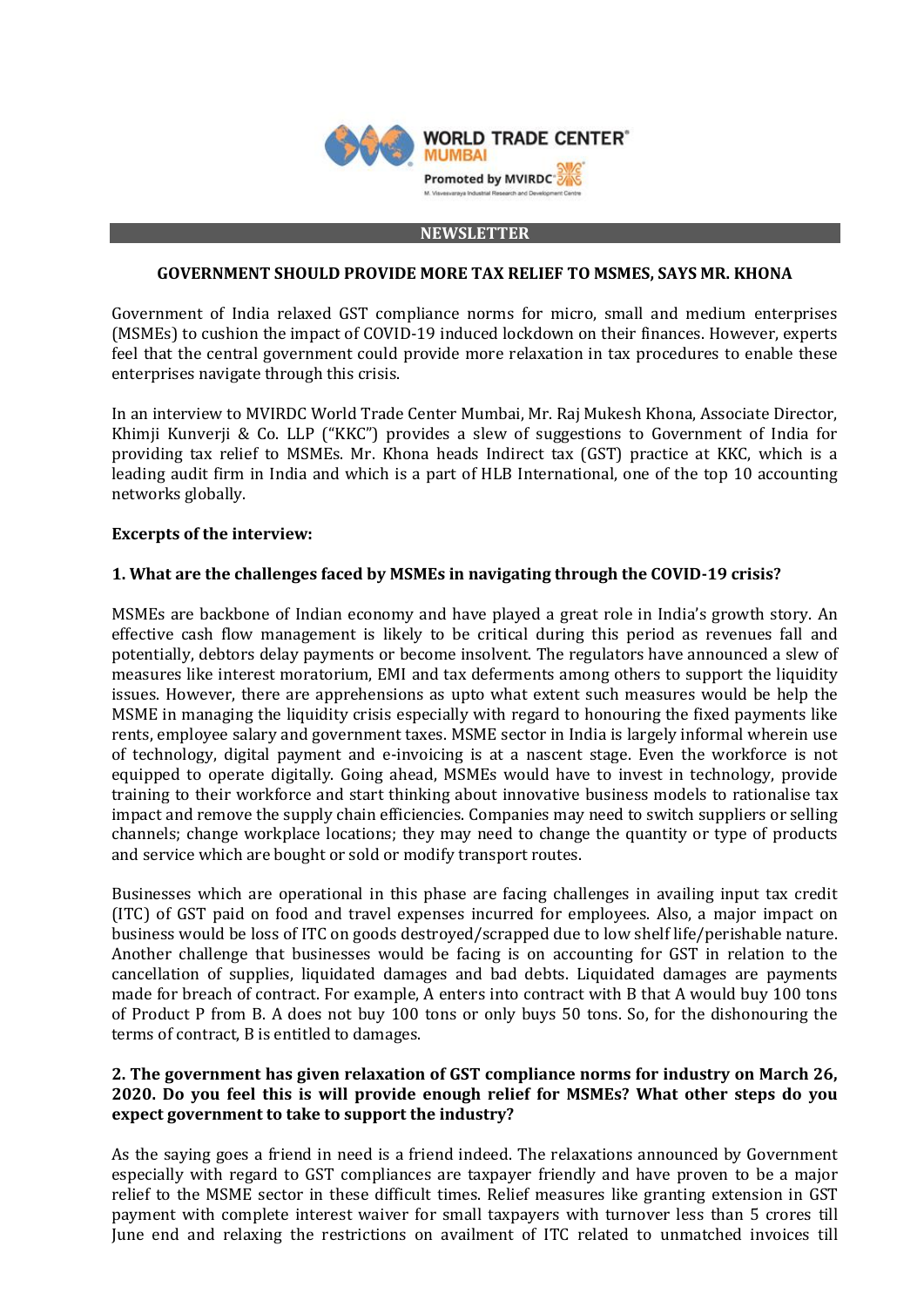September 2020 are very welcome steps taken by the Government which would help the MSMEs in managing the liquidity to a great extent. However, much more needs to be done on this front. The Government should come out with innovative relief measures to support the MSMEs in these challenging times. A comprehensive GST relief package needs to be announced at the earliest. Some suggestive measures are listed below –

- The relaxations given by the Government on 24th March 2020 were on the assumption that lockdown will end on 14th April 2020. Now that lockdown is extended till 3rd May 2020 with high chances of further extension, there is need to revisit the relaxations given and stagger it over a period of time so that taxpayers are not burdened.
- Shifting the liability to deposit GST from invoice basis to receipt basis Currently, GST liability is triggered on raising of invoices. Supplier needs to deposit tax with the Government on raising of invoice even if the customers do not make the payment of consideration. In this crisis period, where both supplier and recipient would be facing a financial crunch, shifting the liability to deposit GST on receipt of payments would prove to be a game changer in managing the taxation.
- **Measures for exporters -** COVID-19 has impacted the global economy at large. Currently, service exporters enjoy a zero-tax incidence through a refund mechanism provided they receive consideration in convertible foreign exchange within a period of 1 year from effecting export transaction. The time limit of receiving the consideration within 1 year should be further extended by 1 more year. Also, GST refunds should be processed on immediate basis subject to fulfilment of this condition at a later stage.
- Currently, availment of ITC is subject to payment of consideration by buyers for goods/services procured within 180 days from the date of invoice. This period should be extended to 1 year.
- Supply of medical testing kits (currently taxed at 5%), masks (5%), life-saving drugs (5%), sanitizers (18%) and liquid hand wash (18%) should be zero-rated. The GST paid on input materials and services should be allowed as a refund to such suppliers.
- To give a boost to Make-in-India initiative and boost domestic manufacturing, GST paid on goods and services used for construction of factory building should be available as ITC.
- GST paid on food and travel expenses incurred for employees working during the lockdown period should be allowed as ITC.
- The GST authorities should refrain from conducting any regular assessment and audit for the next 6 months.

# **3. Some experts call for further reforms in GST, such as rationalisation of rates, bringing fuel, power, real estate under GST etc. According to you what are the unfinished agenda in reforms to GST?**

GST was introduced in India from July 2017 with a unique multi-rate structure and hastily implemented IT structure leading to disruptions and revenue leakages. However, if appropriate decisions are taken in a time bound manner it is only a matter of time before the disruptions and loss of revenue from the implementation of GST give way to efficiency and compliance gains. Rates rationalization would be a good step in moving towards a simple tax regime and fine tuning of the complex structure. However, rate rationalization proposal which leads to increase in tax rates of essential items and industrial inputs would adversely affect consumer demand in the current times. So, a comprehensive and balanced approach is required in restructuring the GST rates.

Keeping the petroleum products and power out of the GST net is resulting in cascading effect of taxes and it is defeating the basic philosophy of GST. So, the sooner they are brought in under the